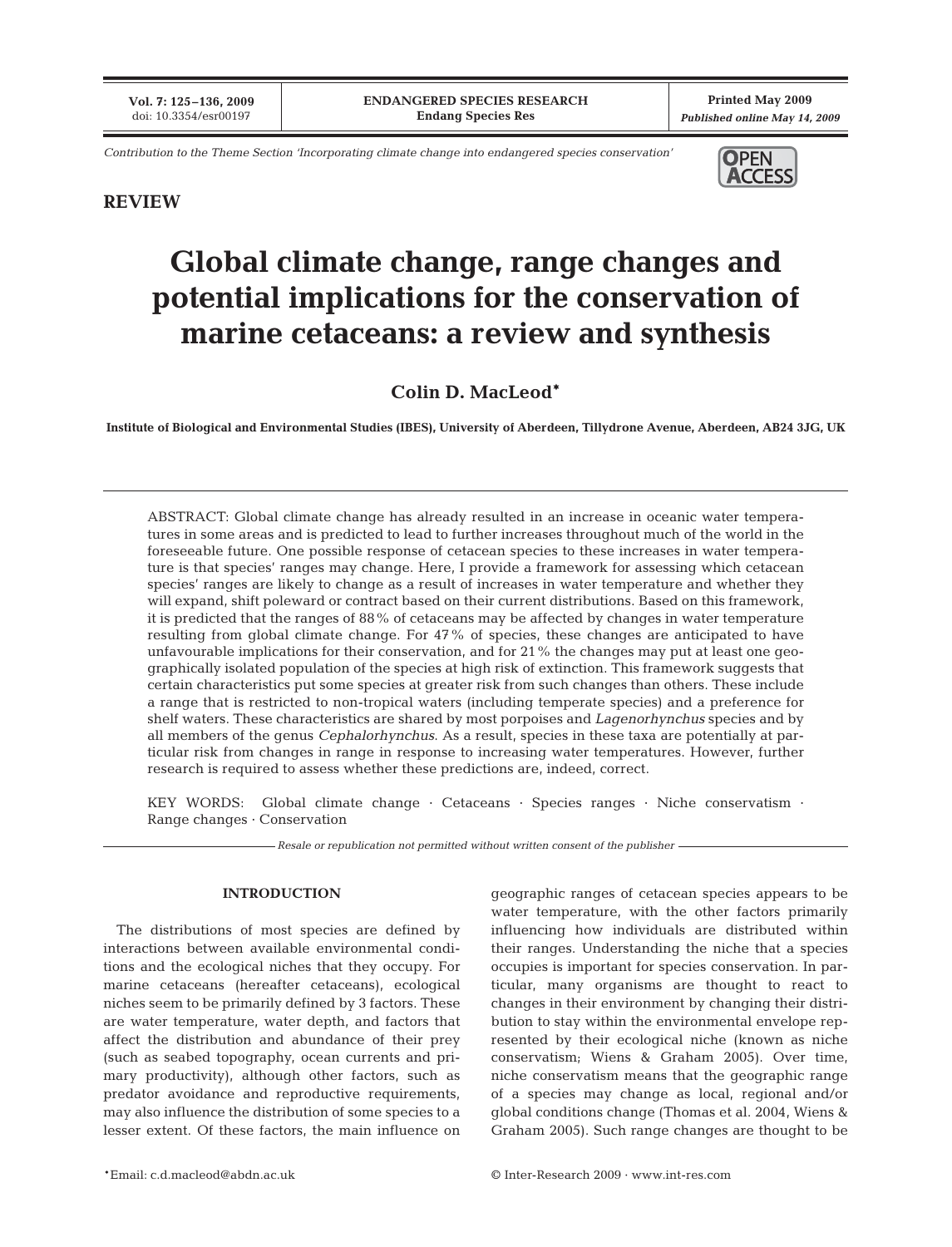one of the main mechanisms through which global climate change (GCC) is affecting, and will continue to affect, many animals and plants (Hughes 2000, Walther et al. 2002, Parmesan & Yohe 2003, Thomas et al. 2004, Wiens & Graham 2005), including marine species (e.g. Beaugrand et al. 2002, Perry et al. 2005, MacLeod et al. 2005).

In terms of cetaceans, it is widely accepted that geographic ranges of species restricted to polar zones, such as the narwhal *Monodon monoceros*, the beluga *Delphinapterus leucas* and the bowhead whale *Balaena mysticetus*, will be greatly affected by GCC. In particular, their ranges are expected to become greatly reduced as sea-ice coverage contracts and their distribution tracks the occurrence of this shrinking habitat (Tynan & DeMaster 1997, Harwood 2001, Simmonds & Isaac 2007). However, much less consideration has been given to the potential effects on temperate and tropical species. This is despite the fact that these species make up the majority of cetacean species, many of which are considered Vulnerable, Endangered or Data Deficient by the IUCN (Reeves et al. 2003).

#### **Cetacean species' ranges and climate**

While some cetacean species occur throughout the world's oceans (e.g. the killer whale *Orcinus orca* and the humpback whale *Megaptera novaeangliae*), the ranges of most cetacean species are geographically limited (Rice 1998). While these ranges may be the result of a number of factors, such as habitat preferences, evolutionary history of specific lineages and competitive interactions between species, the geographic ranges of many cetacean species are related to specific ranges of water temperatures (Kaschner et al. 2006). For example, white-beaked dolphins *Lagenorhynchus albirostris* are endemic to cooler waters of the northern North Atlantic (Rice 1998, Reeves et al. 1999), while the clymene dolphin *Stenella clymene* is limited to warmer sub-tropical and tropical waters of the Atlantic (Perrin & Mead 1995, Rice 1998). Yet, little research has been done on the exact climatic envelopes that define the niches occupied by individual cetacean species.

Similarly, it is currently unclear why cetacean species ranges are so often related to water temperature. Three possibilities have been hypothesized: (1) a species' range is a result of a direct relationship between water temperature and its thermal limits, although this seems unlikely given the fact that cetaceans are relatively large, well-insulated mammals (Watts et al. 1993, Learmonth et al. 2006); (2) a species' range is determined by the distribution of their preferred prey which are, in turn, directly affected by temperature (Learmonth et al.

2006, Simmonds & Isaac 2007); and (3) a species' range is determined by competitive interactions between ecologically similar species and the outcome of competition varies with water temperature (MacLeod et al. 2008). Further investigation is required to assess which, if any, of these hypotheses are correct.

## **How will cetacean species react to changes in water temperature?**

GCC is anticipated to lead to a variety of changes to local environments. In particular, water temperatures have already increased due to the effects of GCC and are predicted to continue increasing throughout much of the world's oceans (Levitus et al. 2000, Barnett et al. 2001, Learmonth et al. 2006). Depending on the climate change scenario used, global surface temperatures are predicted to increase by between 1.1 and 6.4°C by the end of the 21st century (IPCC 2007). Where water temperatures increase, the current tropical zones are expected to expand into higher latitudes, temperate zones to shift polewards and polar zones to contract. In most cases, where a cetacean species' occurrence is restricted to specific temperature ranges, its geographic range would be expected to change to remain within the preferred climatic conditions (Thomas et al. 2004, Wiens & Graham 2005).

With a detailed knowledge of the climatic preferences and other aspects of the ecology of individual species it may be possible to produce detailed predictions of how individual species will react to GCC (e.g. Thomas et al. 2004, Araújo et al. 2005, but see Davis et al. 1998 for potential problems with this approach, such as their failure, in some cases, to consider nonclimatic factors affecting species distribution). However, while it appears that the ranges of many cetacean species are limited to specific climatic conditions (Rice 1998, Kaschner et al. 2006), based on currently available information, it is not usually clear why this is the case or what the exact temperature limits of many cetacean species are. This causes a problem when trying to assess or predict exactly how the ranges of cetacean species are likely to change in response to GCC. In particular, it limits the current ability to provide quantitative assessments of how and when species ranges will change.

However, even if the exact extent of any changes may be hard to predict with the currently available information, given the fact that changes in water temperature and apparent impacts on marine organisms, including cetaceans, are already being detected (e.g. Beaugrand et al. 2002, Perry et al. 2005, MacLeod et al. 2005), it is important to understand which, if any, cetacean species ranges may change in response to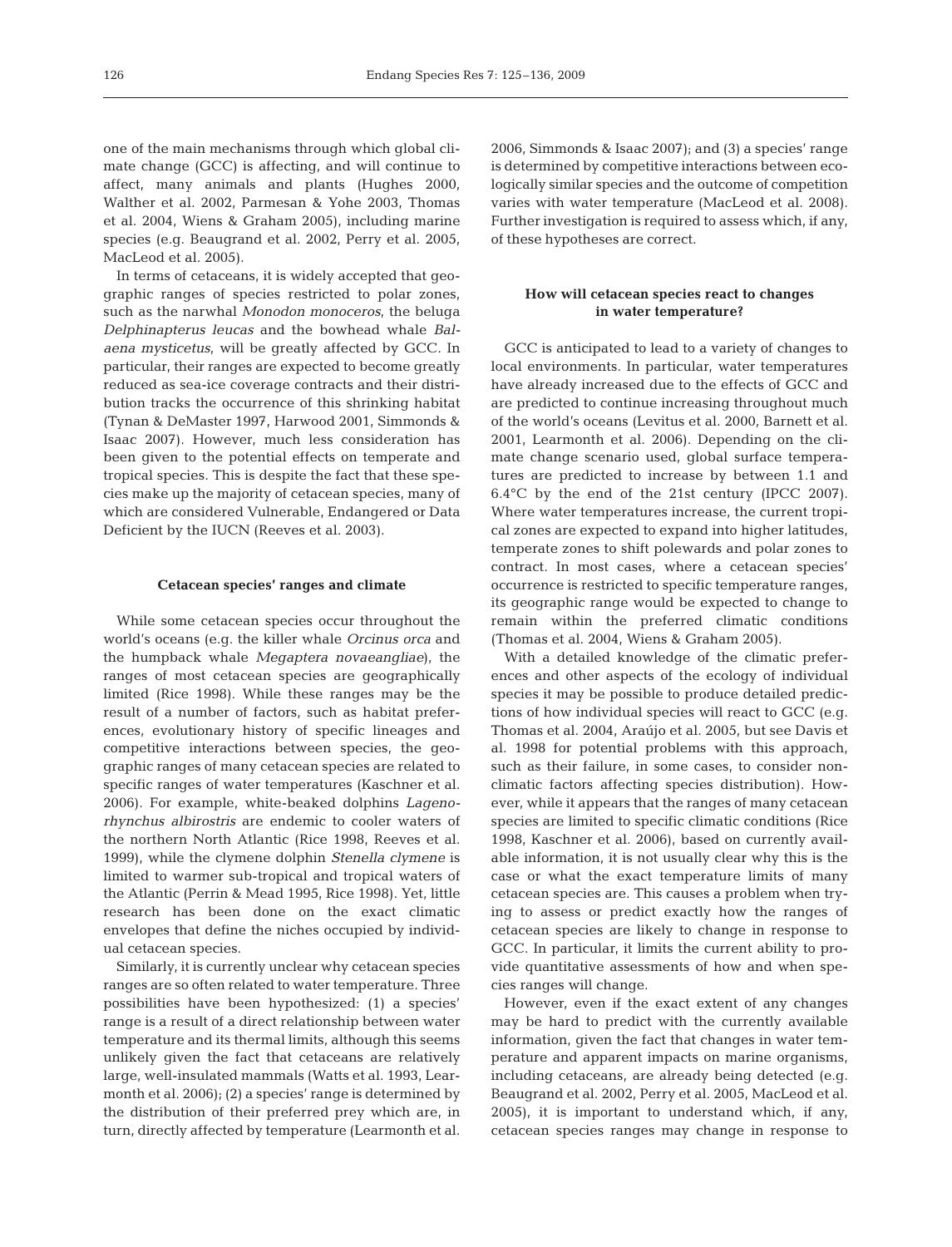GCC. In particular, it is important to know if there is likely to be a decline in the total geographic area where a species occurs as the range changes in response to GCC. This is because there is a general ecological relationship between range size and population size (Lawton 1993, Gaston et al. 1997, Gaston & Curnutt 1998, Thomas et al. 2004) that has important implications for species conservation (Lawton 1993, Thomas et al. 2004). Species with smaller ranges, and therefore smaller population sizes, generally have a greater risk of extinction (Thomas et al. 2004).

Here, I provide a qualitative framework for understanding the likely direction of changes in cetacean species ranges resulting from GCC given the currently available information. Specifically, I propose that cetaceans can be divided into 4 basic climatic groupings based on their current ranges. Within these groupings, geographic ranges are anticipated to change in a qualitatively similar direction. However, the exact form and extent of the response of individual species within these general patterns may be modified by a variety of other factors. In particular, they may be modified by barriers that prevent a species colonising otherwise suitable habitat or tracking preferred temperature ranges (Simmonds & Isaac 2007; see 'Materials and methods: Barriers to tracking preferred temperature ranges'). Therefore, these aspects of cetacean species range are also considered. Through these considerations, I build up a number of hypotheses regarding which characteristics may make a cetacean species more likely to be negatively affected by GCC in terms of its geographic range.

## **MATERIALS AND METHODS**

**Cetacean species climatic groupings and their likely response to changes in water temperature.** Cetacean species were first classified into 4 categories based on how their ranges are likely to change in response to changes in water temperature rather than on their actual temperature preferences. This provides the advantage that species can be classified into a smaller number of categories and that these categories have a direct connection to the potential conservation implications of such changes. These categories were:

*Cosmopolitan species:* These are species that currently occur in all water temperatures from ice-edge to tropical waters, though the density of individuals within this range may vary with water temperature (e.g. killer whales; Dahlheim & Heyning 1999), sexual segregation (e.g. sperm whales *Physeter macrocephalus*; Rice 1989, 1998) or seasonal migrations (e.g. humpback whales; Winn & Reichley 1985, Rice 1998). Due to their cosmopolitan distribution it is unlikely that

the ranges of these species will be substantially altered as a result of climate change.

*Cooler water-limited (CWL) species:* CWL species occur from the ice-edges of polar waters to waters of a specific temperature range (see Fig. 1A for a theoretical example). As a result, it is likely that the ranges of these species are restricted only by warmer water temperatures at lower latitudes. The exact upper water temperature limit varies from species that are restricted to polar waters (e.g. the narwhal; Hay & Mansfield 1989) to species that also occur in temperate waters (e.g. the northern bottlenose whale *Hyperoodon ampullatus*; Mead 1989); however, the ranges of these species are predicted to consistently contract polewards in response to increasing water temperatures, resulting in a reduction in the area occupied (see Fig. 1B for a theoretical example).

*Cooler and warmer water-limited (CWWL) species:* CWWL species are typified by a range that is limited to waters of intermediate temperature and that do not cross the equator at any point or extend into cooler waters closer to the poles (see Fig. 1C for a theoretical example). As a result, these species are likely to have both an upper and a lower temperature limit to their species' ranges. Under GCC, while the poleward side of their ranges may expand into areas that were previously too cool, it is anticipated that this will be accompanied by a concordant contraction in their ranges from waters that have become too warm. This means that CWWL species' ranges are unlikely to increase; rather their ranges will shift polewards as water temperatures warm (see Fig. 1D for a theoretical example). The exact extent of this geographic shift will depend on how water temperatures change and the exact upper and lower water temperatures limits of the species involved. Due to the spheroid nature of the Earth (and the fact that temperature is to a greater or lesser extent linked to latitude), such a poleward shift in distribution is likely to result in a decrease in the total area of the species range.

*Warmer water-limited (WWL) species:* WWL species are defined as those species with a continuous crossequatorial range in at least one ocean that do not also occur in cooler waters of the same ocean(s) (see Fig. 1E for a theoretical example). These species are united by the fact that their ranges are probably only restricted by their ability to occur in cooler waters at the higher latitude edges of their ranges. Different species in this category may have very different lower temperature limits to their species' range (Appendix 1, Table A1). However, WWL species, regardless of the exact lower temperature limit to their range, are expected, where possible, to expand their geographic ranges polewards into areas where the water temperatures were previously too cool, increasing the geographic area occupied by such species (see Fig. 1F for a theoretical example).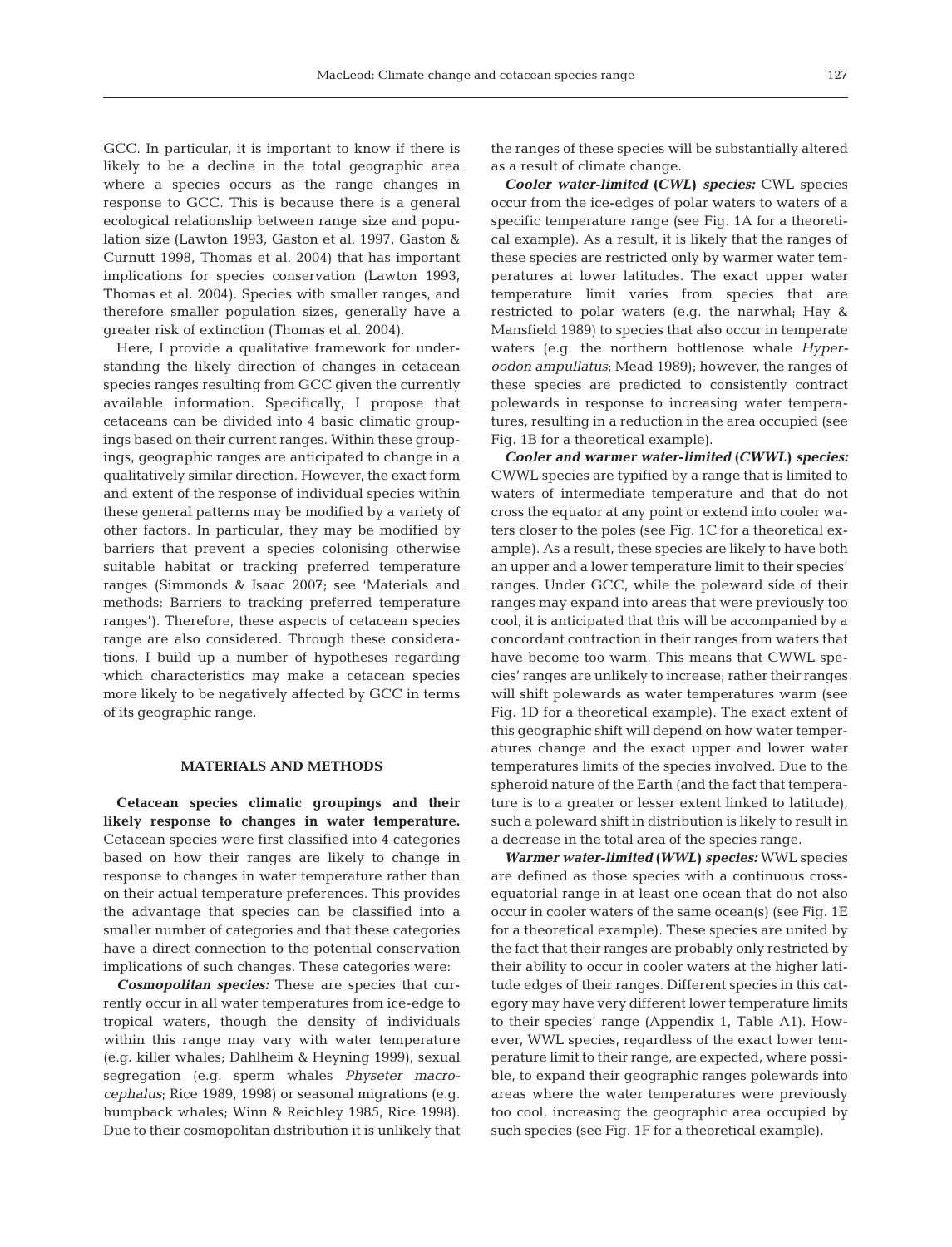

Fig. 1. Theoretical examples and directions of change in species' range in response to increases in water temperature driven by global climate change for 4 climatic categories of cetaceans. Cooler water-limited (CWL) species: (A) theoretical example of current range; (B) expected contraction in species range. Cooler and warmer water-limited (CWWL) species: (C) theoretical example of current range; (D) expected poleward shift in species range. Warmer water-limited (WWL) species: (E) theoretical example of current range; (F) expected expansion of species range. In all cases, a 5°C increase in temperature was used to illustrate the direction of change using temperature data from the World Oceans Atlas 2001 (www.nodc.noaa.gov/OC5/ WOA01/pr\_qoa01.html). However, while the actual extent of warming may vary, the direction of change would be expected to be the same for each category

**Barriers to tracking preferred temperature ranges.** While species within each of these climatic groupings are, in theory, likely to respond in a similar direction to changes in water temperature, how individual species actually respond to such changes may be modified by the existence of barriers to species occurrence that are not associated with water temperature or other aspects of the oceanic climate. Specifically, in some cases, barriers may prevent a species from tracking its preferred water temperature range as it shifts in response to climate change. For example, the land mass of Asia may limit any potential poleward shift or expansion of cetacean species' ranges in the northern Indian Ocean.

Similarly, many species are restricted to specific water depth ranges. As a result, substantial discontinuities in waters of a specific depth range may prevent some species from tracking their preferred

temperature ranges as water temperatures increase in response to GCC. The potential for bathymetric discontinuities to modify the expected change in species' ranges was assessed by classifying each species based on whether its occurrence is restricted to shelf waters, to oceanic waters or whether it occurs in both (again unless otherwise stated, based on data from Rice 1989 and Kaschner et al. 2006). Information from the General Bathymetric Chart of the Oceans (GEBCO) Digital Atlas (IOC et al. 2003) was then used to identify the distribution of such waters within the current range of each species and in neighbouring waters into which its range is likely to shift. This then allowed any potential bathymetric barriers to be identified and used to modify the predicted change in species range and, therefore, in conservation status.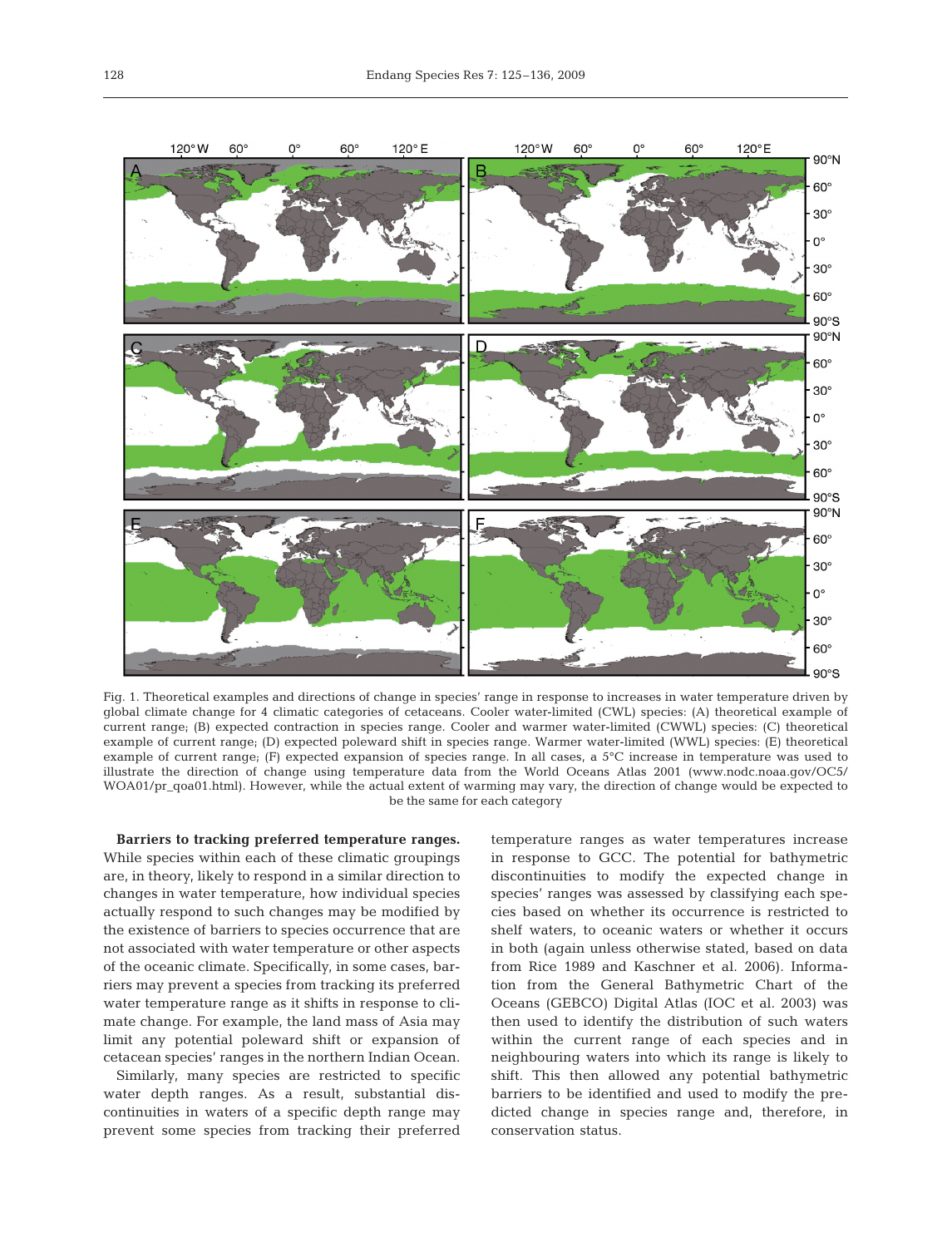**Potential releases on species' range.** While the ability of some species to react to changes in water temperature resulting from GCC may be limited by the existence of barriers to alterations in their range, for other species existing barriers that prevent species colonising otherwise suitable temperature zones could be weakened, or even disappear completely, as water temperatures warm. For example, some cetacean species that are currently restricted to the warmer waters of the Atlantic Ocean may be prevented from colonising otherwise suitable warm water areas in the Pacific and Indian Oceans by the presence of cooler waters connecting these regions (e.g. around the Cape of Good Hope and Cape Horn; Fig. 2). Similarly, species currently restricted to cooler waters to the North Atlantic may be prevented from colonising the otherwise suitable North Pacific (and vice versa) by the presence of very cold water and sea ice in the Arctic Ocean and neighbouring sea areas, particularly in the northwest passage to the north of Canada, to the north of Greenland and to the north of Eurasia (Fig. 2). Climate change could potentially act as a releaser for such species allowing them to expand into these previously uncolonised (by the species in question), but otherwise apparently suitable, areas. For the present analysis, this was considered by examining whether there were any areas of apparently suitable habitat where an individual species does not currently occur and what barriers would need to be overcome for such areas to be colonised.

**Potential conservation implications of changes in species range.** Finally, given the climatic groupings outlined above and the potential, in the case of individual species, for modification of the predicted changes by the presence of barriers and releasers, the potential conservation implication of the predicted range change was assigned to 1 of 5 qualitative categories. These categories were primarily defined by the potential direction of change in the total geographic area



Fig. 2. Difference in extent of water temperature zones in different regions of the world's oceans. Light grey: sea ice; blue: sub-polar to polar waters  $( $5^{\circ}$ C)$ ; white: temperate waters (5 to 20 $^{\circ}$ C); red: subtropical to tropical waters (>20 $^{\circ}$ C). Temperature data are long-term annual averages from the World Oceans Atlas 2001 (www.nodc.noaa.gov/OC5/ WOA01/pr\_woa01.html

occupied by each species and assignment of species to categories was based on the general ecological principle that a smaller geographic range is likely to support a smaller population size and lead to an increased risk of extinction (Roberts & Hawkins 1999, Thomas et al. 2004). These were:

*Favourable:* The total geographic area of the species range is predicted to increase in response to increases in water temperature associated with GCC. An increase in geographic range may occur through a poleward expansion of the current range within the ocean areas a species currently occupies, or through the colonisation of a new ocean area.

*Unchanged:* The total geographic area of the species range is predicted to be unaffected by increases in water temperature.

*Unfavourable:* The total geographic area of the species range is predicted to decrease in response to increases in water temperature. A reduction in geographic range may occur either through a contraction in the current range or through a range shift into higher latitudes (due to the spheroid nature of the earth).

*High risk:* The total geographic area of the species' geographic range is predicted to decrease substantially in response to increases in water temperature and could contribute to a significantly increased risk of extinction of at least 1 geographically isolated population. This increased risk of extinction is primarily due to the entire current range of a geographically isolated population becoming unsuitable for it, with little option for habitat tracking due to the existence of barriers.

*Unknown:* There is insufficient information about the current geographic range and preferences for water temperature and depth to assess how range is likely to change in response to increases in water temperature.

In species with contiguous geographic ranges, a single assessment of the conservation implication was conducted. However, for species with populations separated by substantial barriers (e.g. shelf species in the eastern and western Atlantic, or tropical species in the Indian and Atlantic Oceans), each geographically isolated population was considered separately. Finally, it should be noted that these conservation implications are only intended to apply to range changes resulting from climate change and do not include a consideration of any other factors or the current conservation status of the species considered below.

#### **RESULTS**

While the exact relationship between the geographic limits of cetacean species' ranges and water temperature remains poorly known for most species, based on the framework developed here, the ranges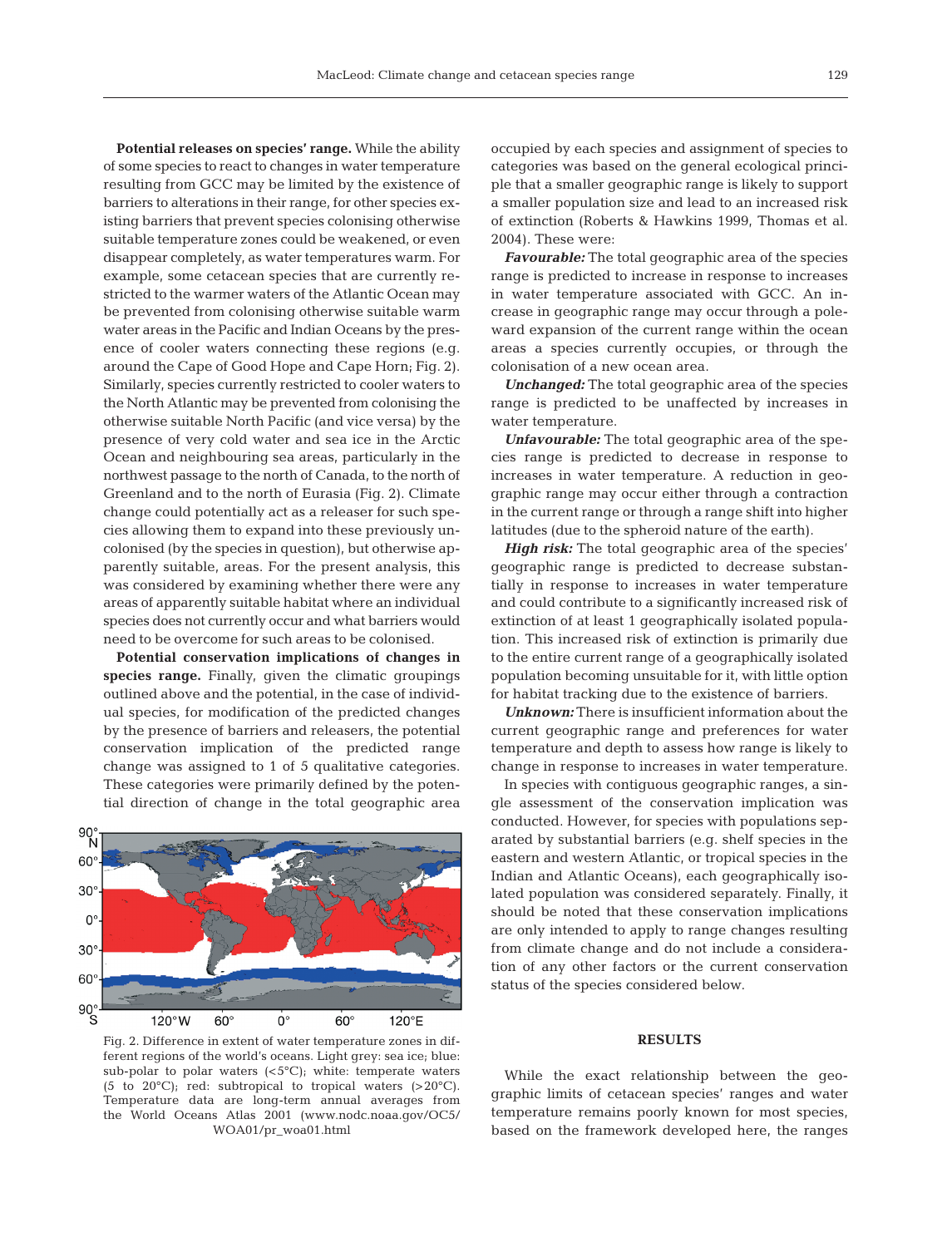of the majority (88%) of cetacean species are predicted to change as a consequence of increases in water temperature resulting from GCC (Table 1, see Appendix 1 for a summary of individual species accounts and classifications). However, while the ranges of 50% of species are predicted to decline either due to a contraction or poleward shift, for 38% of species, range expansion is predicted (Table 1). For 47% of cetacean species, such range changes, if they were to occur, have the potential to have unfavourable implications for species conservation and in 21% of species the predicted range changes could put at least 1 geographically isolated population of a species at high risk of extinction (Table 2, see Supplement 1, available at [www.int-res.com/articles/suppl/](http://www.int-res.com/articles/suppl/n007p125_app.pdf) [n007p125\\_app.pdf](http://www.int-res.com/articles/suppl/n007p125_app.pdf) for full details).

Not all taxonomic groups of cetaceans are predicted to be affected to a similar extent (Tables 1 & 2). For example, while range changes are predicted to have no effect or a favourable effect on the conservation status

Table 1. Summary by taxonomic groupings of predicted changes in marine cetacean species' ranges in response to increases in water temperature resulting from global climate change (Appendix 1; see also Supplement 1, available at [www.int-res.com/articles/suppl/n007p125\\_app.pdf,](http://www.int-res.com/articles/suppl/n007p125_app.pdf) for full details)

| Cetacean family          | Range          | Range | Range<br>expansion shift contraction | No change Unknown Total |    |
|--------------------------|----------------|-------|--------------------------------------|-------------------------|----|
| Baleen whales            | 3              |       |                                      | .5                      | 13 |
| Beaked whales            | 6              | 8     | .5                                   |                         | 21 |
| Sperm whales             | $\overline{2}$ |       |                                      |                         | 3  |
| Marine river<br>dolphins | $\Omega$       |       |                                      |                         |    |
| Monodontids              | $\Omega$       |       |                                      |                         |    |
| Dolphins                 | 18             | 6     |                                      |                         | 33 |
| Porpoises                |                |       |                                      |                         | 6  |
| Total                    | 30             | 20    | 19                                   |                         | 78 |

Table 2. Summary by taxonomic groupings of expected conservation implications of changes in marine cetacean species' ranges in response to increases in water temperature resulting from global climate change by. When different geographically isolated populations of a species have more than one conservation classification, the one with the greatest conservation implications is included in this summary (see Appendix 1 and Supplement 1 for full details)

| Cetacean<br>family       |                |   | Favourable Unchanged Unfavourable High Unknown Total | risk |   |    |
|--------------------------|----------------|---|------------------------------------------------------|------|---|----|
| Baleen whales            | 3              | 6 | 2                                                    | 2    | 0 | 13 |
| Beaked whales            | 5              |   | 12                                                   |      | 3 | 21 |
| Sperm whales             | $\mathfrak{D}$ |   | 0                                                    |      | 0 | 3  |
| Marine river<br>dolphins |                |   |                                                      |      | 0 |    |
| Monodontids              |                |   | 0                                                    | 2    | 0 |    |
| Dolphins                 | 18             |   | 5                                                    | 8    | 0 | 32 |
| Porpoises                |                |   |                                                      | 4    | 0 | 6  |
| Total                    | 29             | 9 | 21                                                   | 16   | 3 | 78 |

of 69% of baleen whales and all 3 sperm whale species, the conservation implications for both monodontids and 83% of porpoise species are expected to be negative. Similarly, within the dolphins, for most of the 'blackfish' (pilot whales *Globicephala* spp., false and pygmy killer whales *Psuedorca carassidens* and *Feresa attenuate*, respectively, and melon-headed whales *Peponocephala electra*) and all species in the genus *Stenella*, the changes are predicted to have no effect or a favourable effect on their conservation. In contrast, in the genera *Lagenorhynchus* and *Cephalorhynchus*, 60 and 100%, respectively, of species are could potentially have a high risk of extinction of at least 1 population if the predicted range changes were to occur.

These differences are due to specific characteristics that tend to typify these taxonomic groupings. For example, species which occur in tropical waters (e.g. *Stenella* species) are generally predicted to do better than species that are restricted to non-tropical (polar and/or temperate, e.g. *Lagenorhynchus* species) and

> polar waters (e.g. monodontid species). Similarly, species that occur at all water depths and those restricted to oceanic waters (e.g. *Stenella* species) are expected to do better than those restricted to shelf waters (e.g. *Cephalorhynchus* species) due to the greater extent of bathymetric barriers separating shelf areas.

#### **DISCUSSION**

The present qualitative study suggests that range changes resulting from changes in water temperature caused by GCC may potentially affect the majority of cetacean species. In many cases, these range changes are expected to have negative consequences for the conservation status of individual species, and in one case an entire genus. While this is not necessarily unexpected, by applying the framework outlined above, the present study has, for the first time, attempted to identify which characteristics may make some species more vulnerable than others to such changes. In particular, the present study suggests that is it not just polar cetacean species that are particularly vulnerable to the effects of GCC, and also highlights the importance of considering non-climatic elements when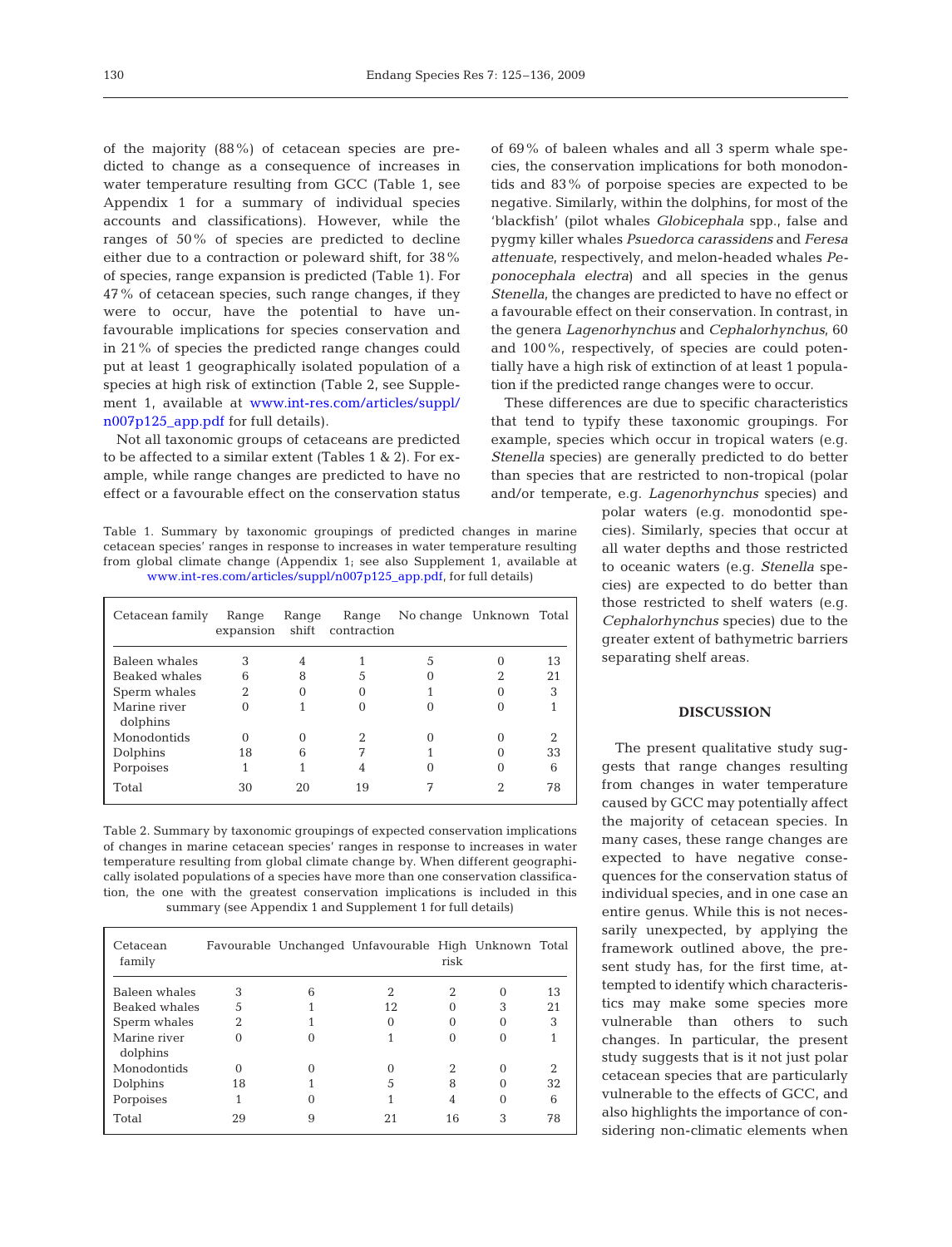assessing potential changes to species' ranges resulting from GCC. In particular, the results of the present study suggest that local bathymetry and a species' habitat preferences can potentially combine to trap a species or geographically isolated population within a specific geographic area, greatly limiting its ability to track its preferred temperature ranges as water temperatures increase, with resulting conservation implications.

## **Is there evidence that cetacean ranges respond to changes in temperature in the predicted manner?**

While it is clear that the geographic ranges of many cetacean species are limited to specific water temperature ranges (Rice 1998, Kaschner et al. 2006), there is little direct evidence that these geographic ranges actually change in response to changes in water temperature in the predicted manner. However, rather than this necessarily being due to a lack of such a linkage between the two, it is possible, instead, that it is due to a lack of suitable data for detecting such changes, such as long time-series of species occurrence and concurrent measures of water temperature.

In the few cases where sufficient suitable data are available, species ranges and occurrence have been found to change in the predicted manner. For example, in the early 1990s, strandings of dolphin species in northwest Scotland were dominated by the whitebeaked dolphin, a CWWL species close to the southern limit of its current range. However, by the early 2000s its occurrence had declined substantially and it had been replaced in the strandings record by 2 warmer water species whose ranges had expanded northwards as temperatures increased across this period (MacLeod et al. 2005). Similarly, since 1988, 3 warm water species were recorded in northwest Scotland for the first time, consistent with the predicted northward expansion of their species' ranges as temperatures increased (MacLeod et al. 2005). At the same time, there were declines in the occurrence of 4 cold water species (white-beaked dolphin, long-finned pilot whale *Globicephala melas*, northern bottlenose whale and Sowerby's beaked whale *Mesoplodon bidens*) consistent with a contraction in their species' ranges (MacLeod et al. 2005). Similar changes have also been detected in sightings data. For example, in the Bay of Biscay, sightings of the northern bottlenose whale, a cool water species, declined between the early 1990s and the late 2000s consistent with a contraction in the species' range as temperatures have increased in recent years, while sightings of the warmer water Cuvier's beaked whale *Ziphius cavirostris* have increased and spread northwards in this region (J. Smith pers. comm.). This suggests that changes in

the occurrence of cetacean species consistent with those predicted from the present study are already occurring in the northeast Atlantic in response to increases in water temperature. The species apparently affected so far have very different ecologies, suggesting that such changes are relatively widespread across the local cetacean assemblages and are not limited to any specific ecological type. In addition, studies of other marine organisms show similar trends within the same region (e.g. turtles, McMahon & Hays 2006; plankton, Beaugrand et al. 2002; fish, Perry et al. 2005), suggesting that cetaceans are no different in this respect than other organisms.

#### **Geographic variations in changes in species' ranges**

When considering how cetacean species ranges are likely to respond to increases in water temperature there is a potential for differences in the extent of the changes in ranges in different geographic areas. This is primarily due to 2 factors.

Firstly, the latitudinal gradients in water temperature are not identical throughout the world's oceans. For example, in the western North Atlantic, the distance between sub-tropical (indicated by the 20°C long-term average annual isotherm) and sub-polar (indicated by the 5°C long-term average annual isotherm) waters is only about 15 degrees of latitude, or approximately 1500 km in some places (Fig. 2). In contrast, in the eastern North Atlantic, the distance between the 20 and 5°C isotherms is more than 40 degrees of latitude (or >4000 km) spanning an area between the Canary Islands in the south and northern Norway in the north (Fig. 2). As a result, the same increase in water temperature in these 2 areas may result in very different changes in the geographic range of an individual cetacean species, with it being much greater in the eastern than the western Atlantic. Relatively large changes in the geographic range of individual cetacean species with relatively small changes in water temperature may also occur in areas such as the northeast Pacific, the southeast Pacific and the southeast Atlantic where the latitudinal gradient in temperatures (as indicated by the distance between the 5 and 20°C isotherms) is less steep (Fig. 2).

Secondly, there is likely to be geographic variation in the exact extent of the temperature change associated with GCC, meaning that cetacean communities and species with ranges restricted to certain parts of the world may be affected to a greater extent than those in others. In particular, changes in regional sea temperatures may be modified by changes in the strength and course of currents, upwellings and downwellings, and changes in regional climatic conditions such as wind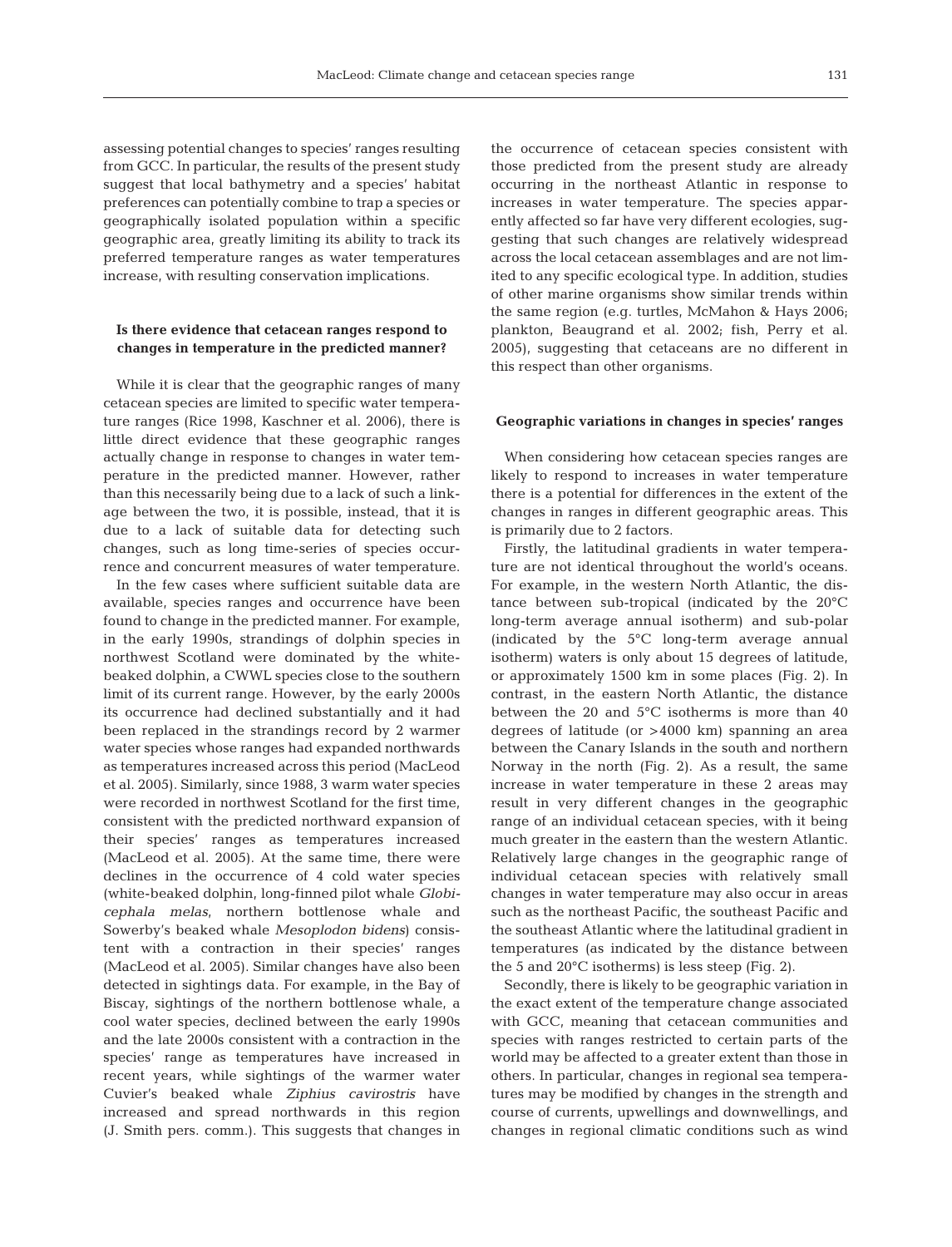strength and storm frequencies. Therefore, these geographic variations also need to be taken into account when considering how future changes in climate will affect the extent of range changes for species within specific regions or areas.

## **Species' range expansion and colonisation of new ocean areas**

The expansion of some species' geographic ranges as a response to increases in water temperature could, at least theoretically, lead to species colonising new areas. In particular, the land mass of southern Africa creates a barrier to the dispersal of certain species between the tropical and sub-tropical waters of the Indian and Atlantic Oceans. This is because the area of cooler water around the southwest tip of Africa (Fig. 2) is likely to be unsuitable habitat for such species. However, even a relatively small increase in water temperatures in this region, possibly as little as 2 to 4°C (well within the range predicted under some climate change scenarios; IPCC 2007), may result in the disappearance of this barrier for some species. This could, in turn, lead to the creation of novel communities of species with new interspecific interactions. A similar situation may exist in the eastern Mediterranean, which is isolated from waters of similar temperatures by the cooler waters of the eastern Atlantic around the Straits of Gibraltar (Fig. 2). Currently the eastern Mediterranean is relatively species-poor and lacks many of the tropical and sub-tropical species found in the Atlantic, including various *Stenella* species, warmwater *Mesoplodon* species, such as Gervais' beaked whale *Mesoplodon europaeus*, and a number of blackfish species. With sufficient warming of the eastern Atlantic and western Mediterranean around the Straits of Gibraltar, there is the potential for some or all of these species to colonise the otherwise suitable waters of the eastern Mediterranean.

The results of such interactions are extremely difficult to predict and may have many unforeseen consequences. For example, a new species may competitively exclude an existing species from some or all of its current range and/or preferred habitats. Similarly, the novel mixing of species, or indeed previously isolated populations of the same species, may result in the introduction of novel pathogens and/or parasites into naive populations with potentially serious consequences. Finally, the mixing of previously isolated populations of the same species may result in a loss of genetic uniqueness of these populations. One of the most interesting examples of this type of potential interaction is the case of the 2 humpback dolphin species. The Atlantic and Indian Ocean members of the genus *Sousa* are currently considered separate, but allopatric, sister species. Considering that interspecific hybridisation is not uncommon between cetacean species, even of different genera (e.g. Reyes 1996, Zornetzer & Duffield 2003, Willis et al. 2004), it is likely that the 2 species would be able to interbreed if they were to occur in sympatry. With sufficient overlap in the species ranges and high levels of interbreeding, this may lead to a loss of the genetic separation between these 2 species and the collapse of the current allospecies into a single genetic entity. The conservation implications of such an event are unclear as it could either be considered a natural event within a lineage or as a loss of genetic uniqueness of isolated populations.

#### **Migratory species, GCC and cetacean species' range**

The present study has primarily concentrated on the effects of GCC on geographic ranges as a whole. However, in a small proportion of cetacean species (primarily the baleen whales and the sperm whale) there are discrete migratory movements within their geographic range, which means that some sections are only occupied during part of the year or specific periods of their breeding cycle. As these sections are occupied for different reasons, this may mean that GCC has different effects on different parts of the geographic range. For example, in the eastern Pacific, the grey whale migrates between feeding areas in sub-polar to temperate regions in the north and calving/breeding areas in subtropical coastal lagoons in the south. If GCC has a different effect on the feeding and breeding areas, this could result in changes in the length and/or timing of migrations between these regions. However, we currently know very little about why these migratory movements evolved and why specific areas are chosen for calving and breeding that are so distant from the areas used for feeding. As a result, it is difficult to predict how GCC may affect the suitability of these areas, and therefore how GCC may affect migratory movements within a species' given geographic range.

#### **Potential implications for other conservation issues**

Range changes resulting from changes in water temperature will not occur in isolation, but instead will interact with other threats to cetacean species such as bycatch, habitat degradation, overfishing of prey species and pollution. However, the conservation measures for almost all other threats require that we understand not only the current range of a species or population, but also whether and how this range is likely to change in the future. If such changes can be predicted in advance, conservation measures can be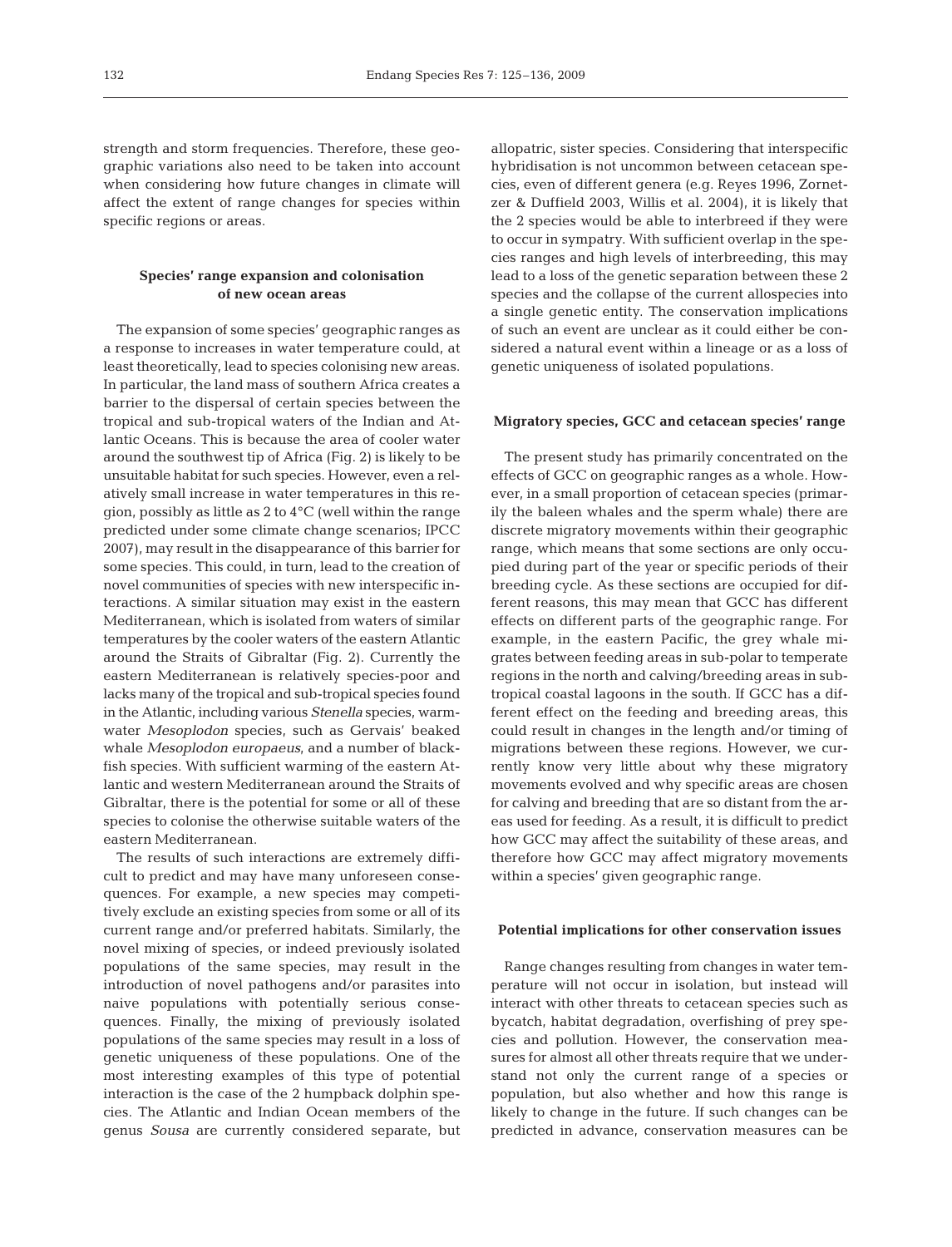amended proactively before they start to become less effective, rather than reactively after the changes have occurred. Therefore, any factors which may affect the range of cetacean species represent a fundamental issue for future cetacean conservation.

Similarly, it is probable that the conservation implications of range changes resulting from GCC proposed here will be modified by other factors, including other potential impacts of climate change. However, they provide a useful indication of those species which may be particularly vulnerable to the effects of changes in their ranges in response to increasing water temperatures (which has the potential to be one of the most widespread effects of climate change on cetacean species) and, when combined with information about other known or potential threats, this will increase our ability to conserve cetaceans that are under threat.

In addition, changes in the ranges of cetaceans will not occur in isolation and will be only one of many types of change at all levels of marine ecosystems. In particular, cetaceans represent only one component of an ecosystem within a biogeographic zone, whereas all components may be affected by changes in water temperature. However, cetacean occurrence can be assessed and monitored with relative ease in comparison to many other marine organisms. Therefore, there is the potential for cetaceans to be used as indicators of range changes in other marine organisms or marine ecosystems as a whole (see Newson et al. 2009 for details of what makes a good indicator for this purpose). However, further research is required to establish the exact nature of such linkages between cetaceans and other marine organisms in order to establish the effectiveness of using some or all cetacean species as indicators of range changes in other marine organisms.

## **What characteristics make a cetacean species vulnerable to potentially negative impacts of range changes resulting from GCC?**

In the course of the present study, several characteristics seemed to be consistently associated with unfavourable or high risk classifications for the implications on consveration status. As a result, I propose the following hypotheses regarding which characteristics make some cetacean species more vulnerable to negative impacts of range changes resulting from GCC than others:

(1) CWL or CWWL species: The ranges of these species are expected to contract or shift polewards, resulting in a decrease in the geographic size of the species range. These categories include many temperate as well as polar and sub-polar species.

(2) Species for which land barriers or discontinuities in preferred seabed bathymetry will prevent range shifts in response to changes in water temperature. This is particularly an issue for species limited to shelf waters as such waters tend to have the greatest discontinuities around the world.

(3) Species or populations which occur in areas with a shallow latitudinal temperature gradient within, at or close to the edges of the current species' temperature range. As a result, even a small change in water temperature in an unsuitable direction may have a large effect on the geographic range of the species or population involved.

(4) Species which are adversely affected by the colonisation of their range areas by additional species due to the disappearance of existing barriers between otherwise suitable ocean areas. This potential impact will be the hardest to predict in advance as determining the outcome of competitive interactions between previously non-interacting species may be particularly challenging.

At least 3 of these proposed characteristics are shared by most porpoise and *Lagenorhynchus* species, and by all members of the genus *Cephalorhynchus*, and in combination are responsible for the high percentages of species in these genera predicted to be negatively affected by range changes resulting from climate change. Similar factors, amongst others, have previously been linked to extirpation and extinction risks in marine species in general (Roberts & Hawkins 1999).

## **Future research**

Given the potential for GCC to affect cetacean conservation status, the present study highlights the need for further research in a number of currently poorly known areas of cetacean ecology if we are to understand why and how cetacean species' ranges may be affected by GCC. Firstly, there is a need to assess whether and how individual cetacean species' ranges are, indeed, related to water temperature. Secondly, there is a need to investigate whether the ranges of species that are apparently limited to specific temperature ranges are, in fact, driven by water temperature rather than by other factors which currently covary with temperature. Such research can be achieved using data from traditional surveys (e.g. MacLeod et al. 2008) or more recent satellite telemetry and remote sensing information (e.g. McMahon & Hays 2006) to correlate cetacean occurrence and sea temperature. While this may seem like a basic issue, it has yet to be properly resolved for most cetacean species. Only once this has been achieved can we assess the likelihood of the potential changes in cetacean range outlined here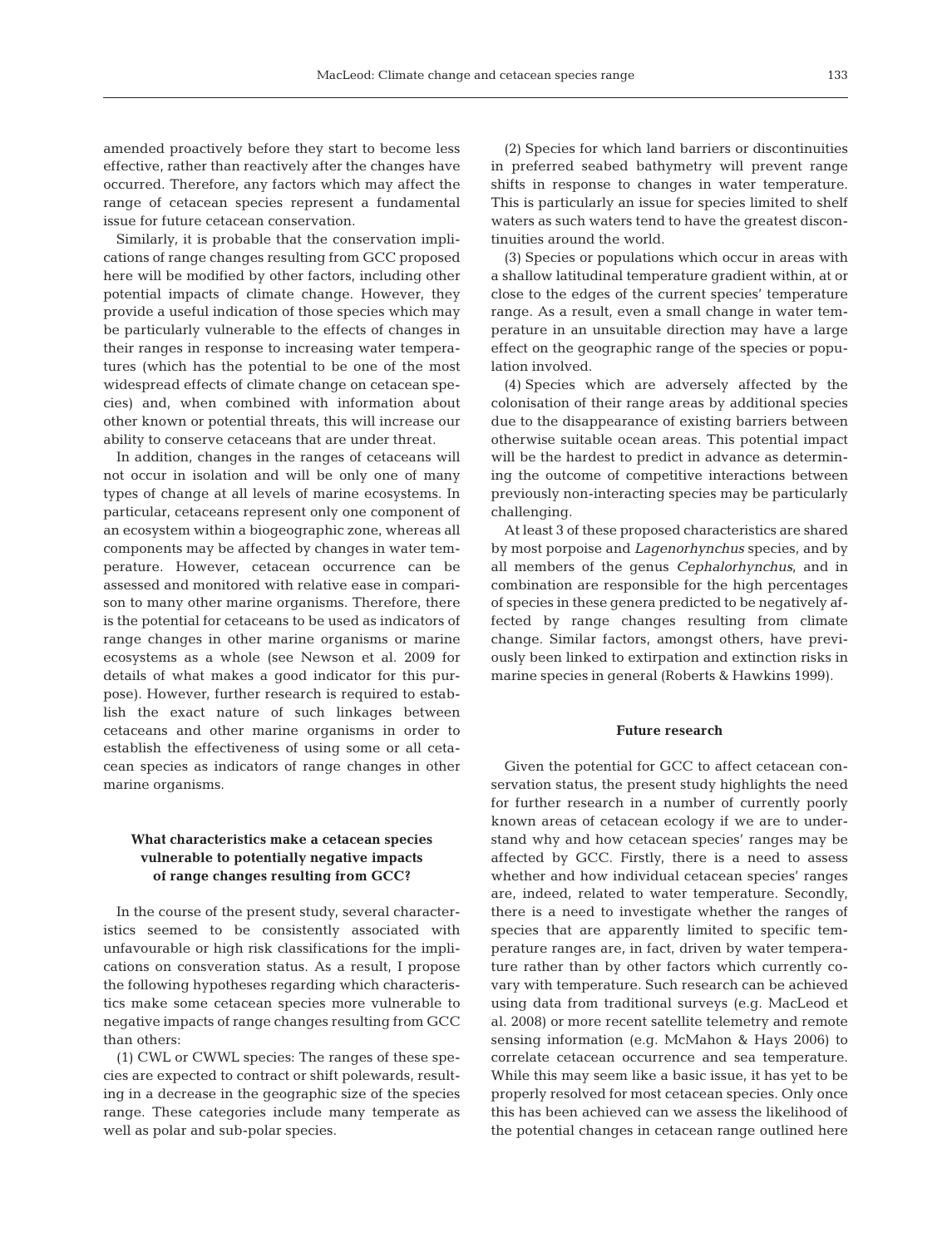is a need to assess whether these relationships are direct, e.g. due to the limits of a species thermal neutral zone, or whether they are indirect, e.g. due to an effect on preferred prey species. This is important to understand as it will clarify how the basic assessments outlined in the present study need to be modified to better reflect the potentially complex interactions between cetacean ranges and water temperature. Again, little such research has been conducted to date in this area. There is also a great need for research assessing whether and how species ranges do in fact alter in relations to changes in water temperature. While the work outlined above does suggest this is the case, the evidence to date primarily comes from a single region, the northeast Atlantic. As a result, it is important to assess how representative this area is of other parts of the world, and indeed how representative the species examined to date are of cetaceans as a whole. Finally, once our understanding of how cetacean species ranges are related to water temperature has increased, it is important that the results are applied to various future scenarios of likely changes in water temperature.

*Acknowledgements.* This study was developed, in part, from work carried out at the University of Aberdeen on 2 projects, funded by the Department for Environment, Food and Rural Affairs (DEFRA) and coordinated by the British Trust for Ornithology (BTO), which examined the effects of climate change on migratory species (Climate Change and Migratory Species Report for DEFRA Research Contract CR0302 and Indicators of the Impact of Climate Change on Migratory Species Report for DEFRA Research Contract CR0363). The author thanks S. Bannon, J. Learmonth, S. Mendes, G. J. Pierce, K. Hall and the 3 anonymous referees for their comments and suggestions on various drafts of this manuscript.

#### LITERATURE CITED

- Araújo MB, Whittaker RJ, Ladle RJ, Erhard M (2005) Reduc-➤ ing uncertainty in projections of extinction risk from climate change. Glob Ecol Biogeogr 14:529–538
- ▶ Barnett TP, Pierce DW, Schnur R (2001) Detection of anthropogenic climate change in the world's oceans. Science 292:270–274
- Beaugrand G, Reid PC, Ibañez F, Lindley JA, Edwards M ➤ (2002) Reorganization of North Atlantic marine copepod biodiversity and climate. Science 296:1692–1694
	- Dahlheim ME, Heyning JE (1999) Killer whale: *Orcinus orca* (Linnaeus, 1758). In: Ridgway SH, Harrison RJ (eds) Handbook of marine mammals, Vol 6: the second book of p 281–322
- ▶ Davis AJ, Jenkinson LS, Lawton JL, Sharrocks B, Wood B (1998) Making mistakes when predicting shifts in species range in response to global warming. Nature 391: 783–786
- ► Gaston KJ, Curnutt JL (1998) The dynamics of abundance range size relationships. Oikos 81:38–44
- actually occurring. When this has been clarified, there  $\quadblacktriangleright$  Gaston KJ, Blackburn TM, Lawton JH (1997) Interspecific abundance-range size relationships: an appraisal of mechanisms. J Anim Ecol 66:579–601
	- ► Harwood J (2001) Marine mammals and their environment in the twenty-first century. J Mammal 82:630–640
		- Hay KA, Mansfield AW (1989) Narwhal: *Monodon monoceros*, Linnaeus, 1758. In: Ridgway SH, Harrison RJ (eds) Handbook of marine mammals, Vol 4. Academic Press, London, p 145–176
	- ► Hughes L (2000) Biological consequences of global warming: Is the signal already apparent? Trends Ecol Evol 15:56–61
		- IOC, IHO, BODC (2003) Centenary Edition of the GEBCO Digital Atlas. Intergovernmental Oceanographic Commission and the International Hydrographic Organization, General Bathymetric Chart of the Oceans, British Oceanographic Data Centre, Liverpool
		- IPCC (2007) Climate Change 2007: synthesis report. Contribution of Working Groups I, II and III to the Fourth Assessment Report of the Intergovernmental Panel on Climate Change. IPCC, Geneva, www.ipcc.ch/pdf/ assessment-report/ar4/syr/ar4\_syr.pdf
	- ► Kaschner K, Watson R, Trites AW, Pauly D (2006) Mapping worldwide distributions of marine mammal species using a relative environmental suitability (RES) model. Mar Ecol Prog Ser 316:285–310
	- ► Lawton JH (1993) Range, population abundance and conservation. Trends Ecol Evol 8:409–413
		- Learmonth JA, MacLeod CD, Santos MB, Pierce GJ, Crick HQP, Robinson RA (2006) Potential effects of climate change on marine mammals. Oceanogr Mar Biol Annu Rev 44:431–464
	- ► Levitus S, Antonov JI, Boyer TP, Stephens C (2000) Warming of the world ocean. Science 287:2225–2229
	- ► MacLeod CD, Bannon SM, Pierce GJ, Schweder C, Learmonth JA, Reid RJ, Herman JS (2005) Climate change and the cetacean community of northwest Scotland. Biol Conserv 124:477–483
		- MacLeod CD, Weir CR, Santos MB, Dunn TE (2008) Temperature-based summer habitat partitioning between whitebeaked and common dolphins around the United Kingdom and Republic of Ireland. J Mar Biol Assoc UK 88:1193–1198
	- ▶ McMahon CR, Hays GC (2006) Thermal niche, large scale movements and implications of climate change for a critically endangered marine vertebrate. Glob Change Biol 12:1330–1338
		- Mead JG (1989) Bottlenose whales *Hyperoodon ampullatus* (Forster, 1770) and *Hyperoodon ampullatus* Flower, 1882. In: Ridgway SH, Harrison RJ (eds) Handbook of marine mammals, Vol 4. Academic Press, London, p 321–348
	- ▶ Newson SE, Mendes S, Crick HQP, Dulvy NK and others (2009) Indicators of the impact of climate change on migratory species. Endang Species Res 7:101–113
	- ▶ Parmesan C, Yohe G (2003) A globally coherent fingerprint of climate change impacts across natural systems. Nature 421:37–42
		- Perrin WF, Mead JG (1995) Clymene dolphin: *Stenella clymene* (Gray, 1846). In: Ridgway SH, Harrison RJ (eds) Handbook of marine mammals, Vol 5: the first book of dolphins. Academic Press, Cambridge, p 161–172
	- dolphins and the porpoises. Academic Press, Cambridge, Perry AL, Low PJ, Ellis JR, Reynolds JD (2005) Climate ➤ change and distribution shifts in marine fishes. Science 308:1912–1915
		- Reeves RR, Smith BD, Crespo EA, Notarbartolo di Sciara G (eds) (2003) Dolphins, whales and porpoises: 2002–2010 conservation action plan for the world's cetaceans. IUCN/SSC Cetacean Specialist Group, IUCN, Gland and Cambridge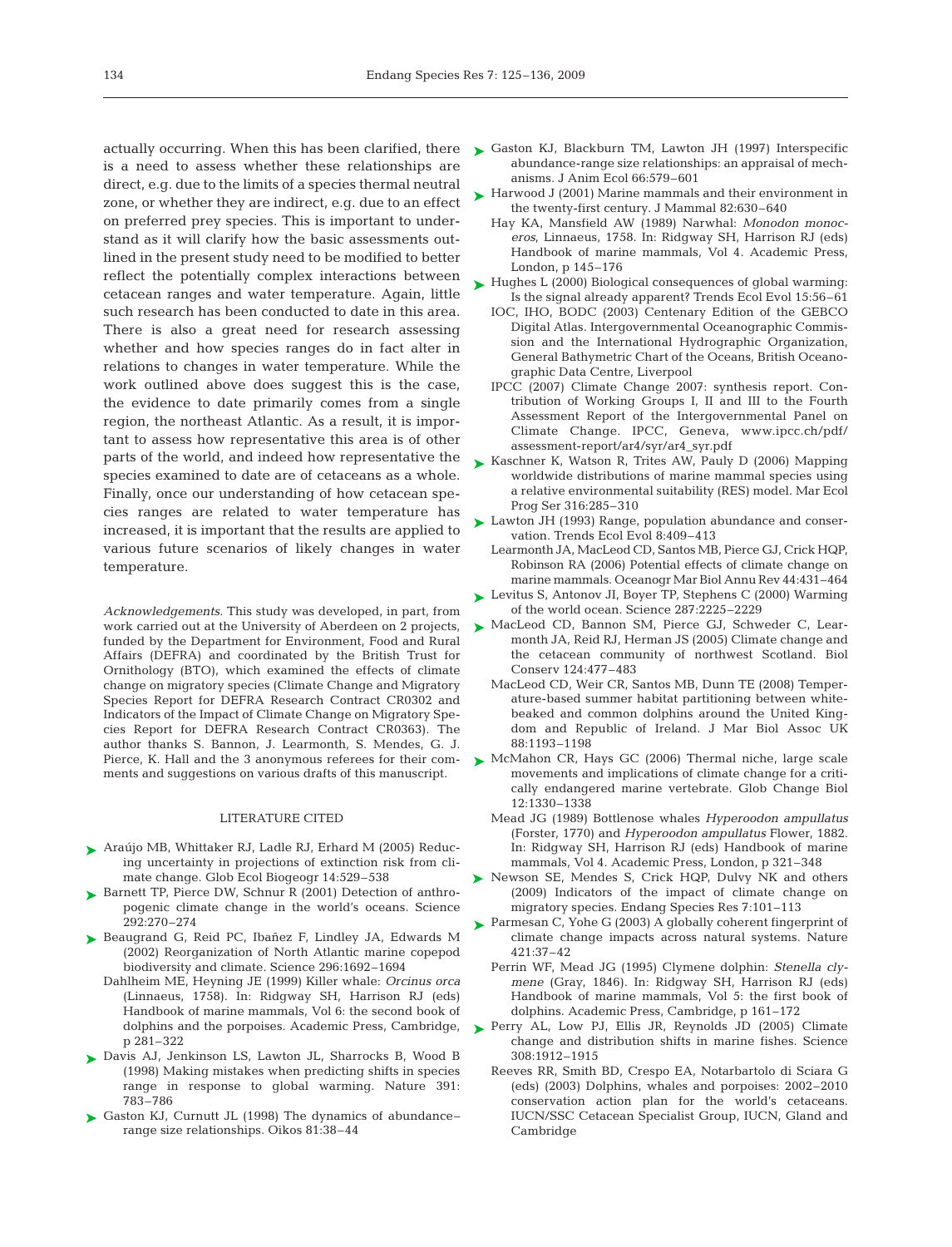► Reyes JC (1996) A possible case of hybridism in wild dolphins. Mar Mamm Sci 12:301–307

Rice DW (1989) Sperm whale: *Physeter macrocephalus* Linnaeus, 1758. In: Ridgway SH, Harrison RJ (eds) Handbook of marine mammals, Vol 4: river dolphins and the larger toothed whales. Academic Press, Cambridge, p 177–234

- and distribution. Spec Publ No. 4, Society of Marine Mammalogy, Beaufort, NC
- ▶ Roberts CM, Hawkins JP (1999) Extinction risk in the sea. Trends Ecol Evol 14:241–246
- ► Simmonds MP, Isaac SL (2007) The impacts of climate change on marine mammals: early signs of significant problems. Oryx 41:19–26
- Thomas CD, Cameron A, Green RE, Bakkenes M and others ➤ (2004) Extinction risk from climate change. Nature 427:145–148

of Arctic climatic change: potential effects on marine mammals. Arctic 50:308–322

- ► Walther GR, Post E, Convey P, Menzel A and others (2002) Ecological responses to climate change. Nature 416: 389–395
- Watts P, Hansen S, Lavinge DM (1993) Models of heat loss by marine mammals: thermoregulation below the zone of irrelevance. J Theor Biol 163:505–525 ➤
- ► Wiens JJ, Graham CH (2005) Niche conservatism: integrating evolution, ecology, and conservation biology. Annu Rev Ecol Evol Syst 36:519–539
- Rice DW (1998) Marine mammals of the world: systematics  $\triangleright$  Willis PM, Crespi BJ, Dill LM, Baird RW, Hanson MB (2004) Natural hybridization between Dall's porpoises (*Phocoenoides dalli*) and harbour porpoises (*Phocoena phocoena*). Can J Zool 82:828–834
	- Winn HE, Reichley NE (1985) Humpback whale: *Megaptera novaeangliae*. In: Ridgway SH, Harrison RJ (eds) Handbook of marine mammals. Vol 3: the sirenians and baleen whales. Academic Press, Cambridge, p 241–273
	- ► Zornetzer HR, Duffield DA (2003) Captive-born bottlenose dolphin × common dolphin (*Tursiops truncatus* × *Delphinus capensis*) intergeneric hybrids. Can J Zool 81: 1755–1762

**Appendix 1.** Table A1. Summary of temperature ranges, water depth preferences, climatic category and predicted conservation status due to changes in species' range resulting from climate change for individual marine cetacean species (see Supplement 1 for full species accounts). WWL: warmer water-limited; CWL: cooler water-limited; CWWL: cooler and warmer water-limited

| Species                     | Water temperature preference<br>Polar Sub-<br>Temperate<br>polar | Sub-<br>Tropical<br>tropical | Water<br>depth  | Climatic<br>category | Predicted conservation<br>implication |
|-----------------------------|------------------------------------------------------------------|------------------------------|-----------------|----------------------|---------------------------------------|
| <b>Sperm whales</b>         |                                                                  |                              |                 |                      |                                       |
| Sperm whale                 |                                                                  |                              | Oceanic         | Cosmopolitan         | Unchanged                             |
| Pygmy sperm whale           |                                                                  |                              | Oceanic         | <b>WWL</b>           | Favourable                            |
| Dwarf sperm whale           |                                                                  |                              | Oceanic         | WWL.                 | Favourable                            |
| <b>Beaked whales</b>        |                                                                  |                              |                 |                      |                                       |
| Cuvier's beaked whale       |                                                                  |                              | Oceanic         | <b>WWL</b>           | Favourable                            |
| Arnoux's beaked whale       |                                                                  |                              | Oceanic         | <b>CWL</b>           | Unfavourable                          |
| Baird's beaked whale        |                                                                  |                              | Oceanic         | CWWL                 | Unfavourable                          |
| Shepherd's beaked whale     |                                                                  |                              | Oceanic         | <b>CWWL</b>          | Potentially unfavourable              |
| Longman's beaked whale      |                                                                  |                              | Oceanic         | WWL.                 | Favourable                            |
| Northern bottlenose whale   |                                                                  |                              | Oceanic         | CWL                  | Unfavourable                          |
| Southern bottlenose whale   |                                                                  |                              | Oceanic         | <b>CWL</b>           | Unfavourable                          |
| Hector's beaked whale       |                                                                  |                              | Oceanic         | <b>CWWL</b>          | Unfavourable                          |
| True's beaked whale         |                                                                  |                              | Oceanic         | CWWL                 | Unfavourable                          |
| Gervais' beaked whale       |                                                                  |                              | Oceanic         | WWL.                 | Favourable                            |
| Sowerby's beaked whale      |                                                                  |                              | Oceanic         | CWWL.                | Unfavourable                          |
| Gray's beaked whale         |                                                                  |                              | Oceanic         | CWWL.                | Unfavourable                          |
| Pygmy beaked whale          |                                                                  |                              | Oceanic         | WWL.                 | Favourable                            |
| Andrew's beaked whale       |                                                                  |                              | Oceanic         | CWWL                 | Unfavourable                          |
| Spade-toothed beaked whale  | Unknown                                                          |                              | Unknown         | Unknown              | Unknown                               |
| Hubbs' beaked whale         |                                                                  |                              | Oceanic         | CWWL                 | Unfavourable                          |
| Ginkgo-toothed beaked whale |                                                                  |                              | Oceanic         | <b>WWL</b>           | Potentially favourable                |
| Stejneger's beaked whale    |                                                                  |                              | Oceanic         | <b>CWWL</b>          | Unfavourable                          |
| Strap-toothed beaked whale  |                                                                  |                              | Oceanic         | CWWL                 | Unfavourable                          |
| Blainville's beaked whale   |                                                                  |                              | Oceanic         | WWL.                 | Favourable                            |
| Perrin's beaked whale       | Unknown                                                          |                              | Unknown         | Unknown              | Unknown                               |
| <b>River dolphins</b>       |                                                                  |                              |                 |                      |                                       |
| Fransiscana                 |                                                                  |                              | Shelf           | <b>CWWL</b>          | Unfavourable                          |
| <b>Monodontids</b>          |                                                                  |                              |                 |                      |                                       |
| Beluga                      |                                                                  |                              | Shelf & oceanic | <b>CWL</b>           | Unfavourable/potentially              |
|                             |                                                                  |                              |                 |                      | high risk for some populations        |
| Narwhal                     |                                                                  |                              | Shelf & oceanic | <b>CWL</b>           | Unfavourable/high risk if             |
|                             |                                                                  |                              |                 |                      | Arctic sea ice disappears             |

Tynan CT, DeMaster DP (1997) Observations and predictions